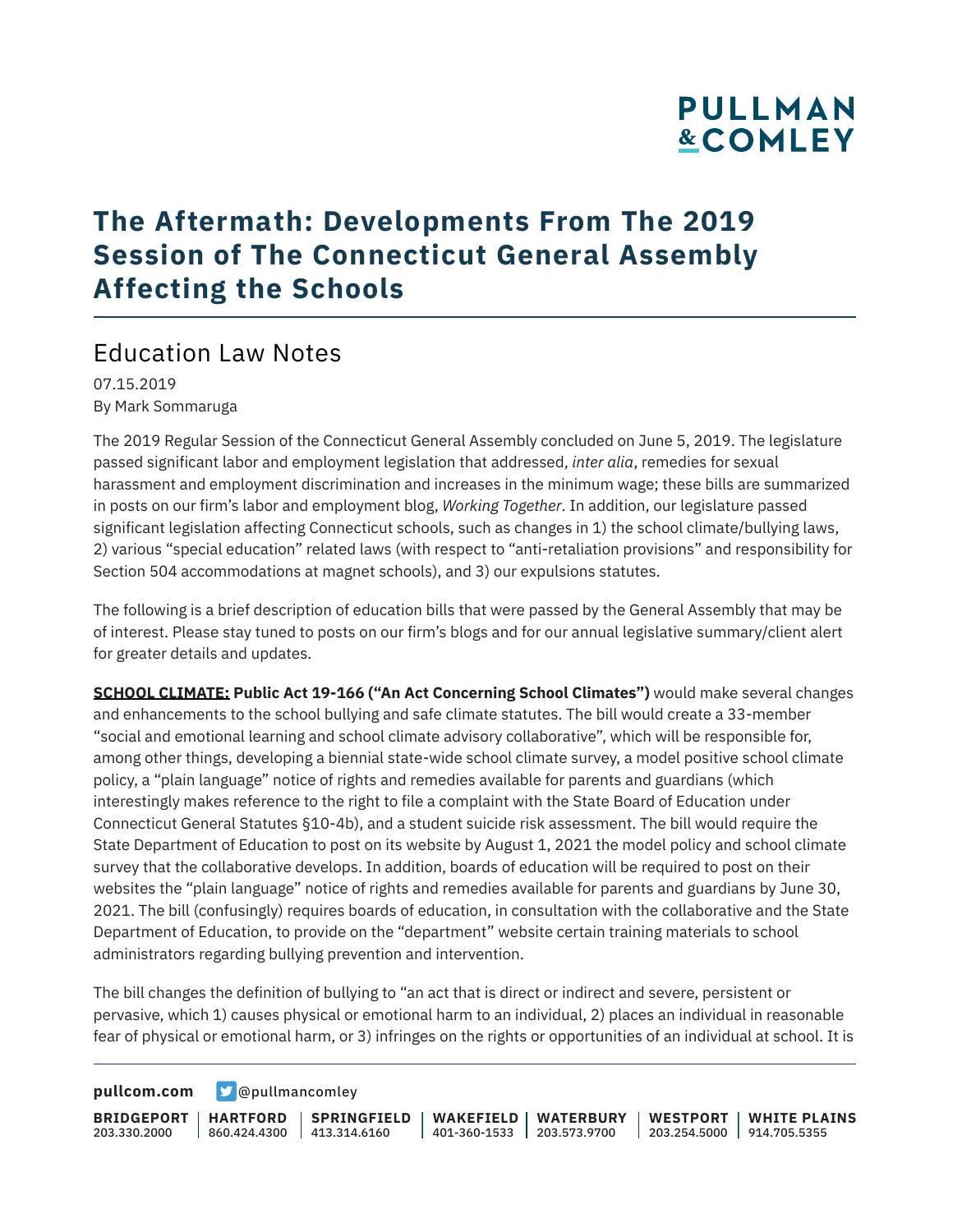### The Aftermath: Developments From The 2019 Session of The Connecticut General Assembly Affecting the Schools

interesting that the term "student" has been replaced by "individual" and that the bill's revised definitions of "school climate" and "positive school climate" now make reference to school employees; it is unclear whether this will lead to staff members being able to bring bullying claims. The bill further specifies that when contacting parents and guardians whose children have been involved in bullying, the schools must let the parents know "the results of the investigation" into the alleged bullying incident. Schools will also be required to inform these same parents or guardians that they may refer to the "plain language" notice of rights and remedies on their websites.

**GRADUATION DATES AND SCHOOL CALENDARS: Public Act 19-195 ("An Act Concerning The Establishment Of A Firm Graduation Date And The Date For The First Day Of School Sessions")** would allow boards of education to establish a firm graduation date for students in grade twelve for that school year which at the time of such establishment provides for at least 180 days of school.

**PHYSICAL EXERCISE AND "PLAY": Public Act 19-173 ("An Act Concerning The Improvement Of Child Development Through Play")** would supplement the current physical exercise requirement for elementary schools students by providing that local or regional boards of education are also permitted (but not required) to include an additional amount of time, beyond the 20 minutes required for physical exercise, devoted to undirected play during the regular school day. The bill would also create a task force to study issues relating to and the feasibility of including time devoted to undirected play during the regular school day in public elementary schools, with the task force to then submit its findings and recommendation to the General Assembly by January 1, 2020.

**SCHOOL COUNSELORS: Public Act 19-63 ("An Act Concerning A Comprehensive School Counselor**

Program") would require the State Board of Education, in collaboration with the Connecticut School Counselor Association, to adopt guidelines for a comprehensive school counseling program by July 1, 2020. The guidelines would "ensure that all students have access to a comprehensive school counseling program that provides academic, social-emotional and post-secondary and career readiness programming by a certified school counselor with adequate training."

#### **HOMELESS STUDENTS: Public Act 19-173 ("An Act Concerning Homeless Students' Access To**

**Education")** would codify the protections that homeless students receive under the federal McKinney Vento and state student residency statutes. The bill would provide that with respect to a school district denying school accommodations due to a claim that the student is homeless, the party claiming ineligibility based on residency shall have the burden of proving that the party denied schooling is not a homeless child by a preponderance of the evidence. The bill would expressly provide that whenever a homeless child's residency appeal is denied by a local or regional board of education, the child shall continue in attendance or be immediately enrolled in the school selected by the child in the school district. In those circumstances, the board of education shall 1) provide the homeless child (or his/her parent or guardian) with a) a written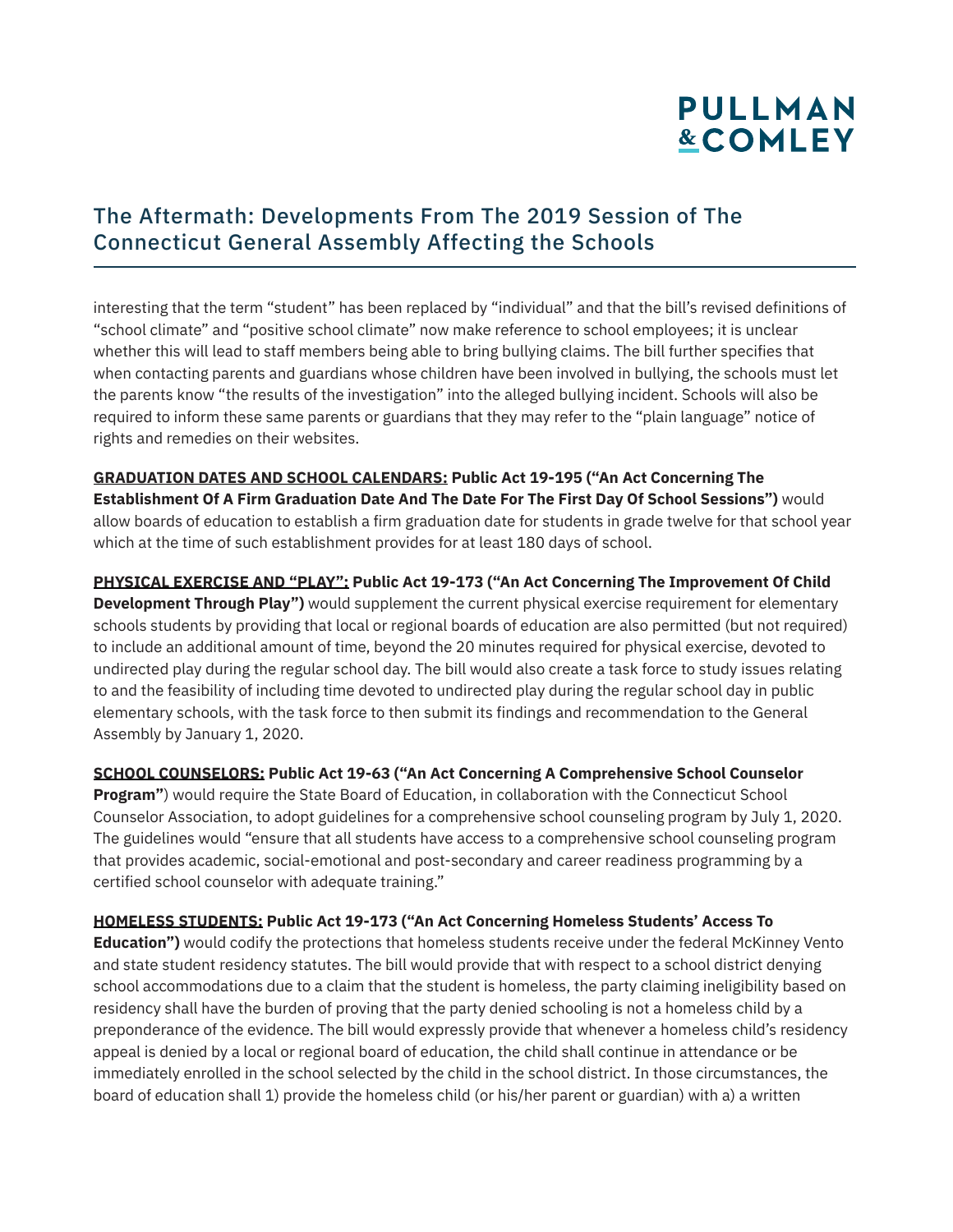### The Aftermath: Developments From The 2019 Session of The Connecticut General Assembly Affecting the Schools

explanation of the reasons for the denial of accommodations that is in a manner and form understandable to the child or parent or guardian, and b) information regarding the right to appeal the decision of the denial, and 2) refer the child (or his/her parent or guardian) to the school district's McKinney Vento/homeless student liaison.

**CURRICULUM**: The General Assembly has passed several curriculum related bills. **Public Act 19-12** (**"An Act Concerning The Inclusion Of African-American Studies In The Public School Curriculum"**), which was signed by the Governor on June 21, 2019, adds African-American and black studies and Puerto Rican and Latino studies to the required programs of study for public schools and requires all boards of education to include these topics in their curriculum commencing with the 2021-22 school year. The title of **Public Act 19-128** (**"An Act Concerning The Inclusion Of Computer Science Instruction In The Public School Curriculum, Programs Of Teacher Preparation And In-Service Training Programs For Teachers"**) largely speaks for itself.

**"ACCOUNTABILITY": Public Act 19-130** ("**An Act Concerning The Opportunity Gap"**) would, among other things, expand the use of priority school district grants so as to include scientifically based reading research and instruction, numeracy instruction, and support for chronically absent students and reducing the district chronic absenteeism rate. For a priority school district that does not see an improvement in its accountability index score, the Commissioner may then develop a plan for expenditure of such grants, including the use of grants the purposes set for the above. This bill requires the Connecticut Technical Education and Career System ["CTECS"] to identify and develop a list of careers in critical construction trades that are essential to the needs of the state. The CTECS are also required to a plan to create or expand existing programs to meet the identified needs.

**MINORITY TEACHER RECRUITMENT AND EQUITY: Public Act 19-74** (**"An Act Concerning Minority Teacher Recruitment And Retention"**) would require the Minority Teacher Recruitment Policy Oversight Council, in consultation with the Minority Teacher Recruitment Task Force, to develop and implement strategies (and utilize existing resources) to ensure that at least 250 new minority teachers and administrators, of which at least 30% are men, are hired and employed by local and regional boards of education each year in the state.

The Act would require the Commissioner of Education 1) to enter into agreements with other states concerning educator certification reciprocity, and 2) establish or join interstate agreements to facilitate the certification of qualified educators from other states.

The Act would revise the minority educator loan reimbursement grant program administered by the Office of Higher Education so as to increase the amount such person could receive under the program. The Act would also extend access to the Connecticut Housing Finance Authority's teacher mortgage assistance program to those 1) who graduated from a public high school in an educational reform district, and 2) who graduated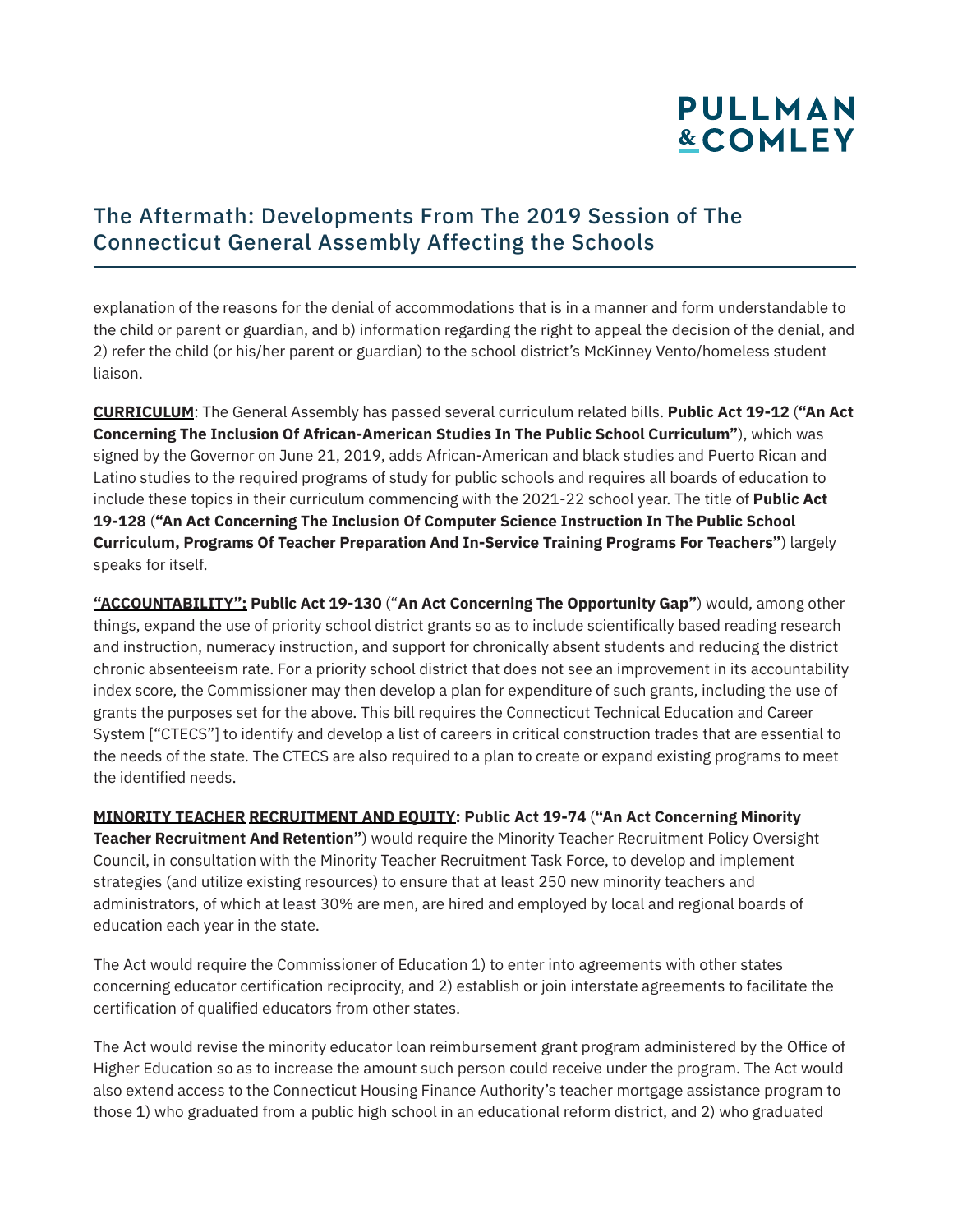### The Aftermath: Developments From The 2019 Session of The Connecticut General Assembly Affecting the Schools

from a historically black college or university or a Hispanic-serving institution. The Act would also expand the exception to the provision allowing re-employment for one year (without the usual limitation on earnings) of retired teachers to such individuals.

The Act provides that the State Board of Education shall allow an applicant for certification (or a teacher) seeking to teach in a "subject shortage area" to substitute achievement of a satisfactory score (as opposed to the current "excellent" score requirement) on any appropriate State Board of Education approved subject area assessment for the subject area requirements for certification. The Act also provides that any person who held a valid teaching certificate issued by the State Board of Education and such certificate has expired shall not be required to successfully complete the subject matter assessment in the endorsement area for which such person is seeking renewal or advancement of such certificate if such person has either 1) successfully completed at least three years of teaching experience or service in a public school or a nonpublic school under a valid teaching certificate issued by the State Board of Education or issued by another state in the past ten years in such endorsement area, or 2) holds a master's degree or higher in the subject area for which such person is seeking renewal or advancement of such certificate.

This Act further amends the **teacher certification** requirements by authorizing the State Board of Education to issue an initial educator certification to an applicant who holds a bachelor's **or advanced** degree from a higher education institution that is regionally accredited **or has received an equivalent accreditation** and completes an approved teacher preparation (or alternate route to certification) program. The Act allows an applicant to substitute either a satisfactory score on a subject area assessment or relevant advanced coursework in place of an appropriate subject area major, rather than having to have both in order to substitute for the typical subject area major requirement.

**Public Act 19-100 ("An Act Concerning The Inclusion Of Instruction In Culturally Responsive Pedagogy And Practice In The Preservice Training, Professional Development And In-Service Training Provided To Teachers").** The Act would require a person seeking an initial educators' certificate to complete a course providing instruction in "culturally responsive pedagogy and practice"; in addition, any program of school and district leadership preparation leading to professional certification would have to include instruction in "culturally responsive pedagogy and practice". The Act would also mandate the inclusion of such instruction in professional development and in-service training provided to teachers.

**BACKGROUND CHECKS/"MISCELLANEOUS": Public Act 19-91** (**"An Act Concerning Various Revisions And Additions To The Education Statutes"**) would revise the laws concerning employee fingerprinting and background checks so as to cover any school or school district authorized to receive national criminal history record information from the Federal Bureau of Investigation, and would explicitly include as such covered "eligible school operators" local and regional boards of education, the Technical Education and Career System, state or local charter schools, cooperative arrangements and inter-district magnet school operators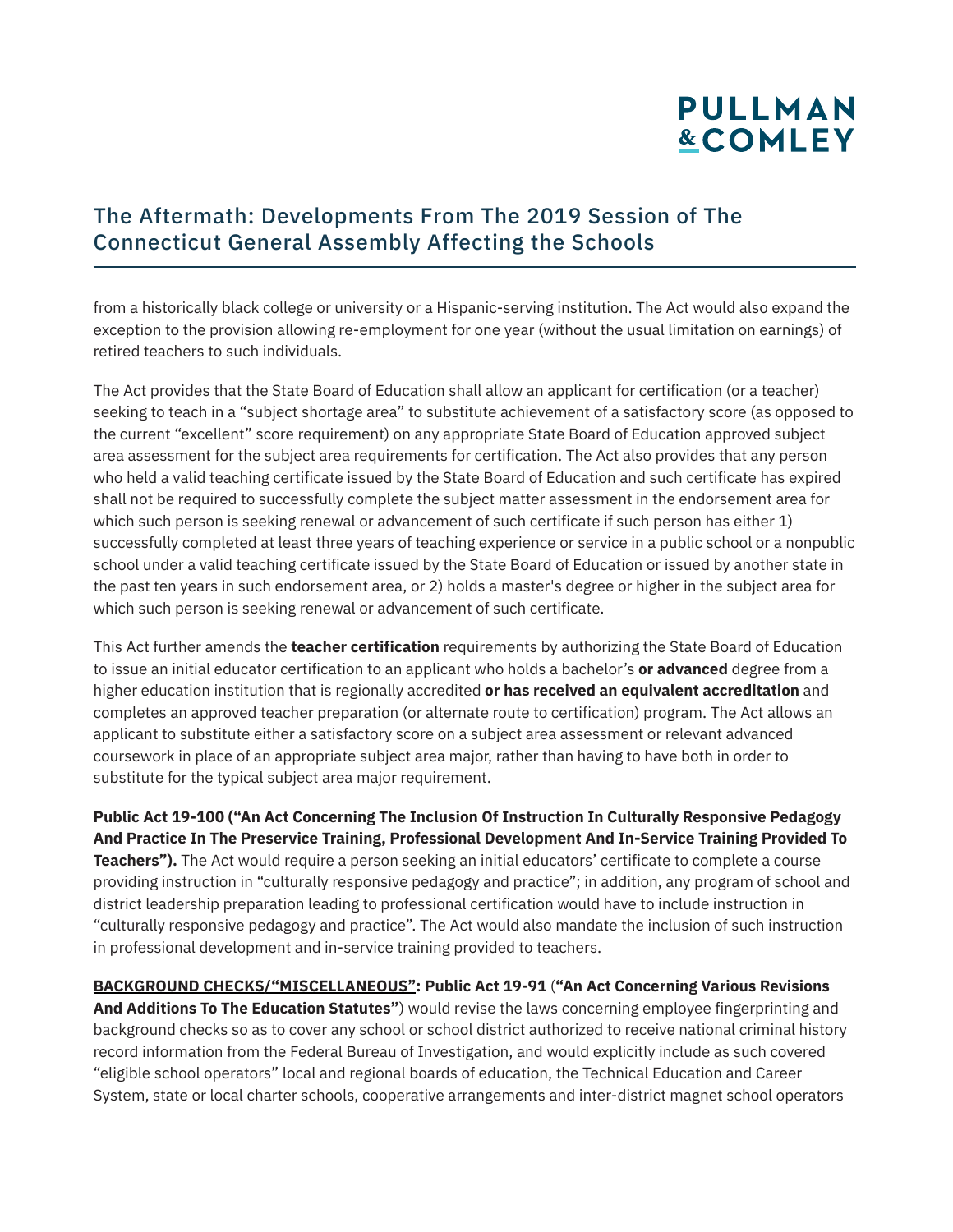#### The Aftermath: Developments From The 2019 Session of The Connecticut General Assembly Affecting the Schools

(other than those operators who are a third-party not-for-profit corporation approved by the Commissioner of Education). This Act would require applicants seeking a position with these schools to identify specifically any criminal charges that are pending against them. This Act would provide that even where a regional educational service center arranges for such finger printing, it is the State Police Bureau of Investigation that will directly provide the results of the background check to the school. The Act clarifies that nothing in the background check statutes should be construed as causing a school to disseminate the results of any national criminal history records check (as opposed to information regarding the applicant's eligibility for employment or prior involvement in abuse or neglect). In addition to "eligible school operators", this Act would require background checks for employees of a "nongovernmental school operator", which is defined as an operator of an interdistrict magnet school that is a third-party not for-profit corporation approved by the Commissioner of Education, a state or local charter school, an endowed or incorporated academy approved by the State Board of Education, a private special education facility approved by the State Board of Education, or the supervisory agent of a nonpublic school. The Act would require the State Department of Education to conduct a study concerning the authorization of towns and cooperative arrangements to be considered a "local education agency" for purposes of regional cooperation and in order to maximize efficiencies and costsavings without establishing a regional school district.

This Act would require the State Department of Education to update the health education component of the Healthy and Balanced Living Curriculum Framework to include "sexual harassment and assault, adolescent relationship abuse and intimate partner violence, and human trafficking and commercial sexual exploitation". The Act would extend the term limits for school governance council voting members from two terms to four terms. This Act would require each local and regional board of education to make its grade level curriculum available on its website by August of each year (beginning with the 2020-2021 school year). Finally, and very importantly, this Act would amend the **expulsion statutes** by providing that an expulsion for on school grounds activity due to a violation of school policy may only take place if there also is a serious disruption of the educational process.

#### **SPECIAL EDUCATION: Public Act 19-184 ("An Act Concerning Various Issues Relating To Special**

**Education")** would prohibit a board of education from disciplining or otherwise punishing any teacher, administrator or school paraprofessional who 1) discusses or makes recommendations concerning the provision of special education and related services for a child during a planning and placement team meeting, or 2) discusses or makes such recommendations to the parent or guardian (or the child) outside of a planning and placement team meeting. The bill would establish a working group to study issues relating to the gap of services for children three to five years of age, during the period in which such children are no longer eligible for services provided by the birth-to-three program, and not yet eligible to receive special education and related services until such children are enrolled in kindergarten. The working group would review and evaluate the eligibility criteria for special education that creates a gap and prevents children from experiencing a continuity of services.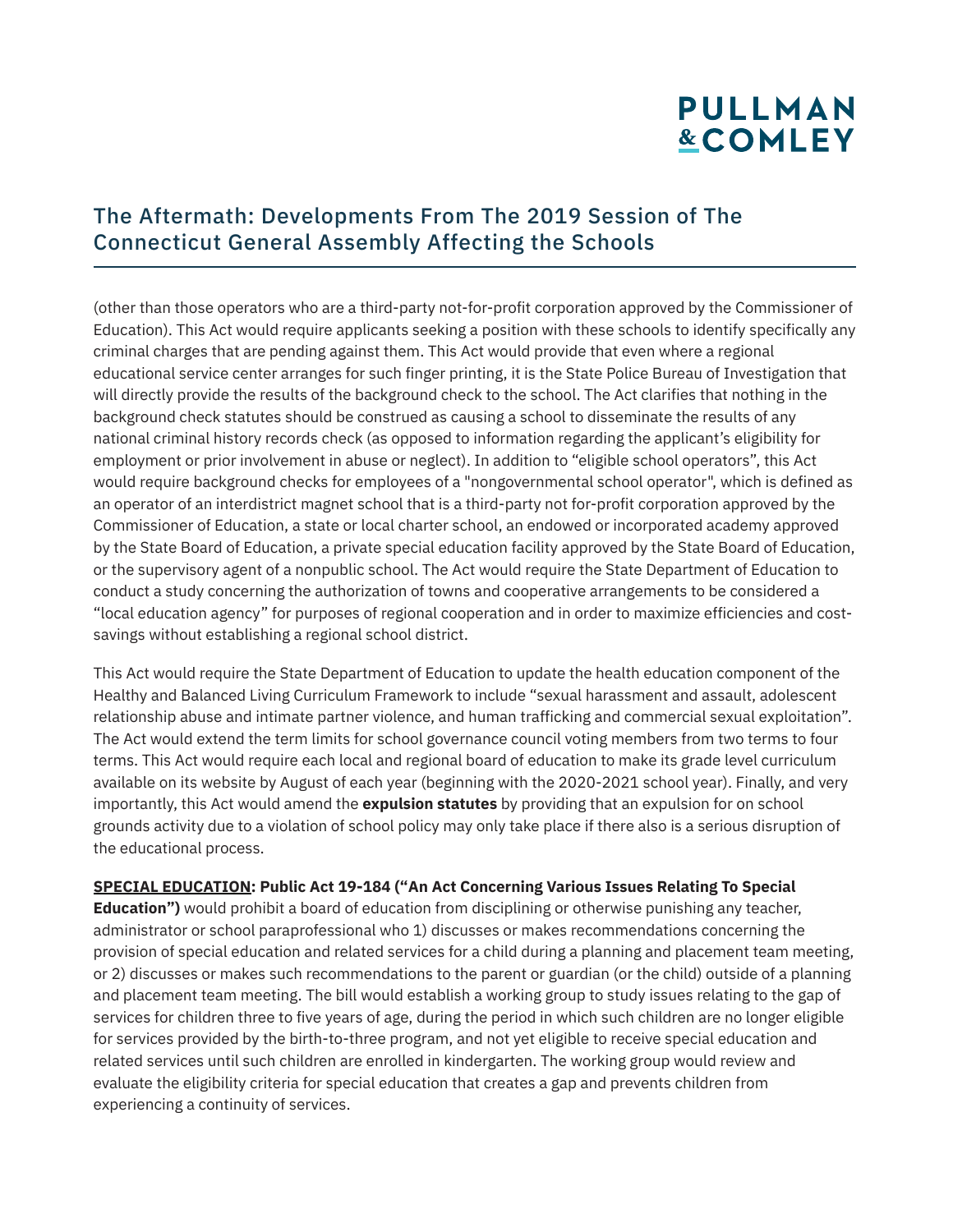### The Aftermath: Developments From The 2019 Session of The Connecticut General Assembly Affecting the Schools

The bill would revise statutory provisions regarding the language and communications plans for hearing impaired students. The bill would expressly provide that such plans shall not only be included in individualized education programs, but also in accommodations plans developed pursuant to Section 504 of the Rehabilitation Act. The bill would mandate that such language and communications plans ensure procedures for alerting the child of an emergency situation and for ensuring that the specific needs of the child are met during the emergency. The bill would 1) require school security and safety plans for each school to include provisions relating to emergency communication plans for students identified as deaf, hard of hearing or both blind or visually impaired and deaf, 2) revise the school safety infrastructure criteria for school building projects to include provisions relating to such emergency communication plans for such students, and 3) require the State Department of Education to establish a working group on language assessments (and programs an interventions for such students).

The bill would apply the same division of responsibility between interdistrict magnet schools and sending school districts for special education students to Section 504 students, with the sending districts responsible for the additional "reasonable" costs for educating a student, but the magnet school responsible for ensuring that the student receives the services mandated by the Section 504 plan (whether the services are provided by the magnet school or the sending school district).

Furthermore, the bill would require boards of education to electronically notify parents or guardians if their child has been identified as gifted and talented (along with contact information with respect to, among other things, person responsible at the school district and the State Department of Education for gifted and talented students. The bill would require the State's IEP Advisory Council to study the authorization of private therapists to provide special education and related services directly to students at school during the regular school day. The bill would require any private special education provider that has a contract with a local or regional board of education to inform the board about complaints of mistreatment of students against the provider.

#### **Public Act 19-49 ("An Act Concerning Transitional Services For Children With Autism Spectrum**

**Disorder")** which was signed by the Governor on June 21, 2019 and takes effect on July 1, 2019, amends the state special education laws so as to explicitly provide that commencing not later than the date on which the first individual education program ["IEP"] takes effect for a child who is at least 14 years of age and diagnosed with autism spectrum disorder, such IEP shall include 1) "appropriate measurable postsecondary goals based upon age-appropriate transition assessments related to training, education, employment and, where appropriate, independent living skills", and 2) "the transition services, including courses of study, needed to assist a child in reaching those goals". The Act states that nothing in it shall be construed as requiring the Department of Rehabilitation Services to lower the age of transitional services for a child with disabilities from 16 to 14 years of age.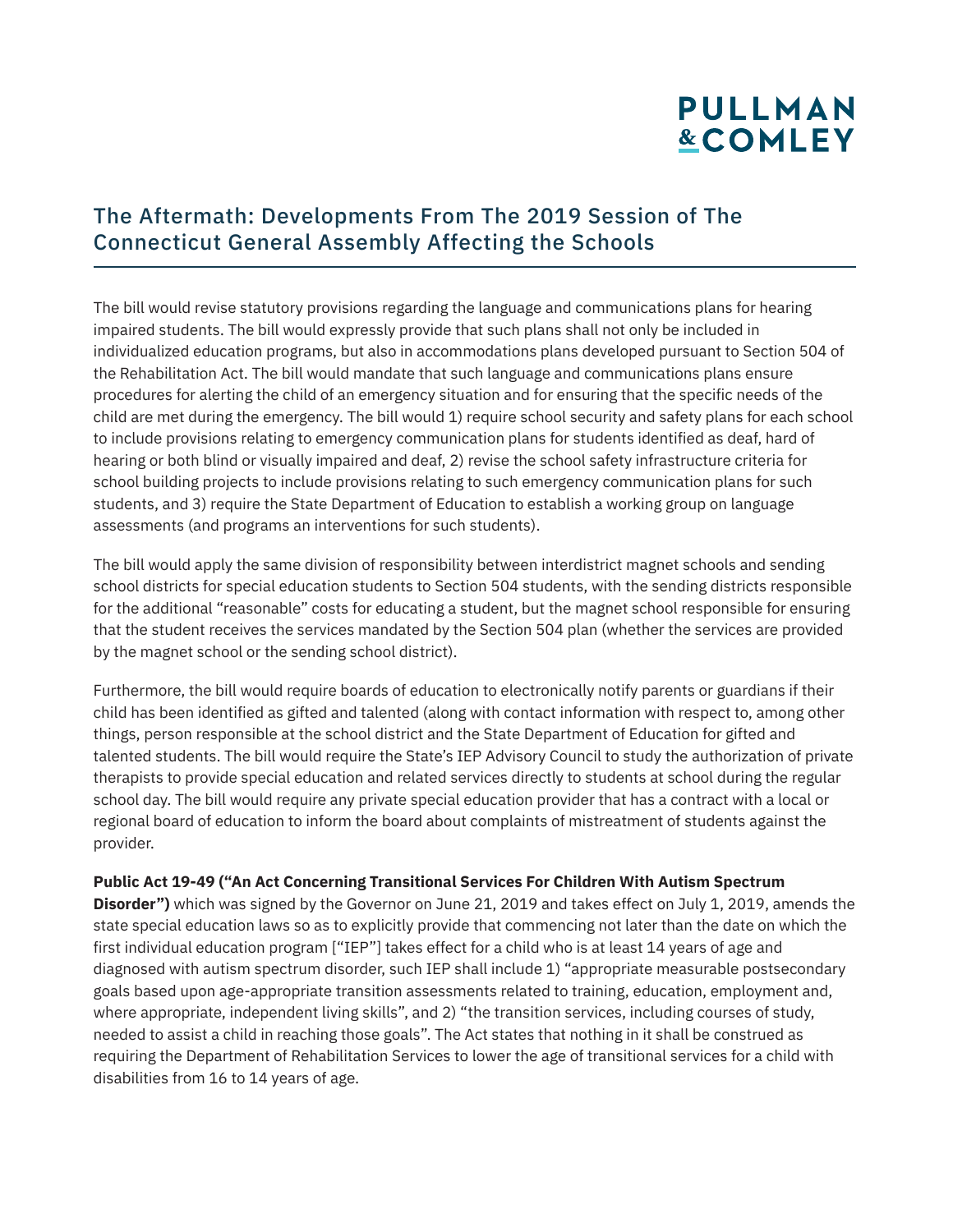#### The Aftermath: Developments From The 2019 Session of The Connecticut General Assembly Affecting the Schools

**YES-MORE TASK FORCES AND STUDIES**: The General Assembly approved bills that continue to display legislative affinity for task forces and further study of issues. For example, **Special Act 19-8** (**"An Act Establishing A Task Force To Analyze The Implementation Of Laws Governing Dyslexia Instruction And Training"**) would establish a task force to analyze and make recommendations on issues relating to the implementation of the laws governing dyslexia instruction and training in the state. Furthermore, **Public Act 19-68 ("An Act Establishing The Connecticut Apprenticeship And Education Committee***"***),** which was signed by the Governor on June 26, 2019 and took effect upon passage, modifies the Commissioner of Education's committee to coordinate education for public school students on manufacturing careers by: 1) renaming it the "Connecticut Apprenticeship and Education Committee;" 2) broadening the Committee's scope to include additional industries, including insurance, health care, financial technology, biotechnology, STEM, construction trades, hospitality industries, and other appropriate industries; 3) revising the Committee's membership; and 4) modifying the information included in the Committee's required annual report to the General Assembly and extending the first reporting date to July 1, 2020.

**EARLY CHILDHOOD: Public Act 19-34 ("An Act Concerning The Staff Qualifications Requirement For Early Childhood Educators"),** which was signed by the Governor on June 26, 2019 and took effect on July 1, 2019, again delays and revises the imposition of certain qualifications for early childhood educators. **Public Act 19-61 ("An Act Requiring The Office Of Early Childhood To Develop An Early Childhood Educator Compensation Schedule")** would require the Office of Early Childhood to 1) develop an early childhood educator compensation schedule for early childhood program providers and 2) submit this schedule with recommendations to the General Assembly by January 1, 2021. **Public Act 19-121 ("An Act Implementing The Recommendations Of The Office Of Early Childhood")** is an omnibus bill that would implement various recommendations of the Office of Early Childhood; we will provide greater detail as events unfold.

**MISCELLANEOUS**: As its title would suggest, **Public Act 19-31 ("An Act Concerning The Legislative Commissioner's Recommendations For Technical Revisions to the Education and Early Childhood Statutes**"), which was signed by the Governor on June 26, 2019 and took effect upon passage, makes technical changes to various education and early childhood related statutes (including the removal of obsolete references). **Public Act 19-139** (**"An Act Concerning Education Issues"**) repeals an expedited teacher tenure provision for teachers or administrators who were previously tenured in one district and subsequently transfer into a priority school district. The bill further establishes a working group to study issues related to implementing the pre-service teacher performance assessment known as "edTPA," which was adopted by the State Board of Education. Finally, the bill will continue to permit "non-*Sheff"* magnet schools that are not in compliance with the state's minority student enrollment requirements to continue to be eligible for magnet school operating grants for the 2019-2020 and 2020-2021 fiscal years if such a school submits a compliance plan to the Commissioner of Education (and the Commissioner approves it). **Public Act 19-122** (**"An Act Concerning An Exemption From The Licensing Requirements For Child Care Services"**) would amend the statute that exempts certain child care services from state licensing requirements if they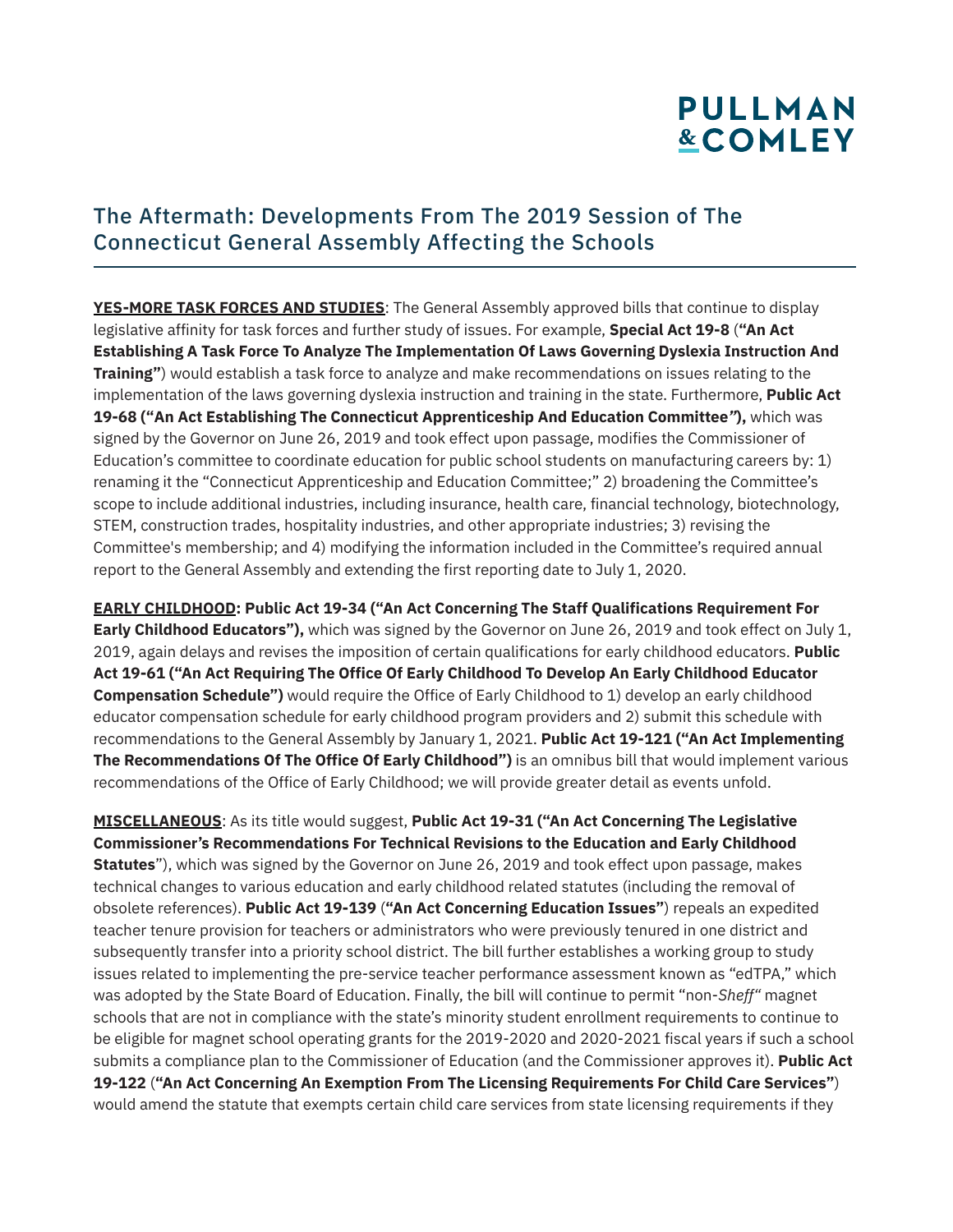### The Aftermath: Developments From The 2019 Session of The Connecticut General Assembly Affecting the Schools

are administered by, among others, public school systems and municipalities so as to also include services provided by Leadership, Education, and Athletics in Partnership, Inc., which is a New Haven based nonprofit youth development organization.

**Public Act 19-164** (**"An Act Concerning Social Workers"**) would prohibits any person one from using the title "social worker" (or any associated initials) or advertising services as a social worker unless he or she 1) has a bachelor's or master's degree in social work from a program accredited by the Council on Social Work Education ["CSWE"]; 2) a doctorate in social work; or 3) if educated outside of the U.S. or its territories, completed an education program CSWE deems equivalent. The bill exempts from the prohibition 1) state employees with the title social worker and 2) municipal employees with this title hired before July 1, 2019. In addition, any person who holds a professional educator certificate issued by the State Board of Education with a school social worker endorsement, can continue to use the title of school social worker to describe such person's activities while working in a public or nonpublic school in our state.

**Public Act 19-146 ("An Act Requiring The Provision Of Information Concerning Domestic Violence Services And Resources To Students, Parents And Guardians")** would require the State Department of Education to publish information that it receives from the Judicial Branch's Office of Victim Services concerning services and resources available to victims of domestic violence on its website and disseminate it to local and regional school districts. In turn, these school districts would be required to provide such information to 1) any students, parent or guardian who expresses safety concerns at home due to domestic violence and 2) any parent or guardian of a student who authorizes the transfer of such student's education records to another school.

**Public Act 19-103 ("An Act Establishing A Pilot Program For The Expansion Of Advanced Manufacturing Certificate Programs")** would require the Board of Regents for Higher Education (on or before January 1, 2020) to establish a pilot program for the expansion of the advanced manufacturing certificate programs to public high schools. The Board of Regents shall establish the criteria for selecting the schools, which shall include, among other things, a focus on economically distressed communities and areas where there is a need for a workforce trained in advanced manufacturing. The Board of Regents may not select more than one public high school per year in which to establish such a program. Any local or regional board of education, separately or jointly may apply to participate in the pilot program; each board of education selected to participate in the program shall then enter into a memorandum of understanding for the operation of the advanced manufacturing certificate program with the Board of Regents. Beginning in the fall of 2020, each advanced manufacturing certificate program shall enroll 1) public high school students in grade eleven or twelve from the school districts that have entered into the memorandum of understanding to simultaneously earn high school credits from the public high school and college credits and an advanced manufacturing certificate from the regional community-technical college or independent institution of higher learning chosen by the Board of Regents to operate the program, and 2) adults for classes during the evening and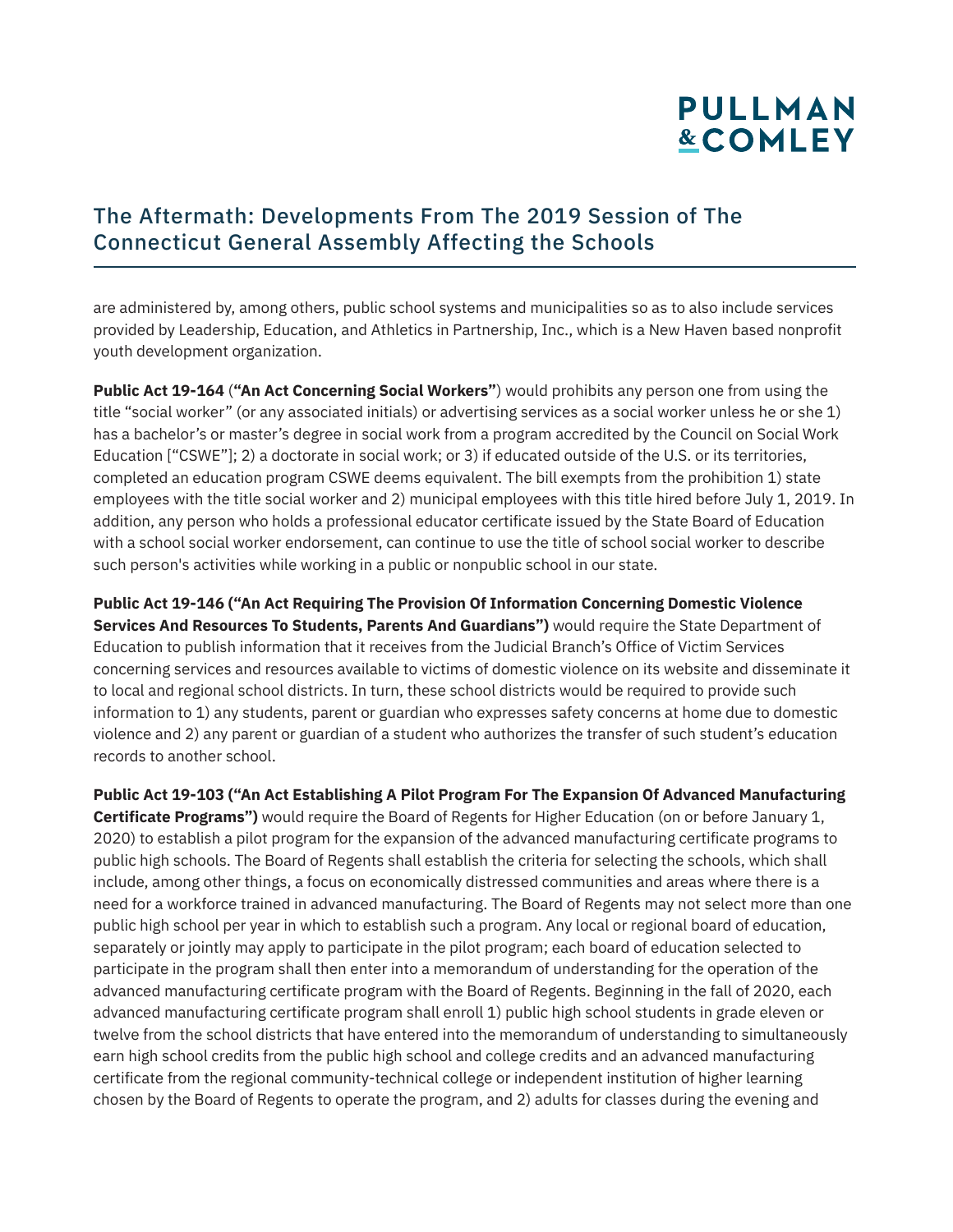### The Aftermath: Developments From The 2019 Session of The Connecticut General Assembly Affecting the Schools

weekend hours to earn such an advanced manufacturing certificate. The Board of Regents for Higher Education shall report annually to the General Assembly on the operation and effectiveness of the pilot program and any recommendations to expand the program.

**AND FINALLY, "THE BUDGET IMPLEMENTER":** Whenever a budget is enacted, the General Assembly must pass a bill to "implement" the budget (i.e., the so-called "Implementer"). The 2019 Implementer, which is **580** pages long, and is officially entitled **Public Act 19-117 ("An Act Concerning The State Budget For The Biennium Ending June Thirtieth, 2021, And Making Appropriations Therefor, And Implementing Provisions Of The Budget"),** contains many provisions that will affect Connecticut's schools (besides just the budget). The following is a cursory description of significant related highlights contained in this year's Implementer.

**Choice Programs And Equity:** The Act would increase the per pupil funding for interdistrict magnet school programs by 2%. It would also extend the Commissioner of Education's authority to award magnet school transportation grants.

**Unexpended School Budget Funds**: The Act would increase the amount of unexpended education funds that a town could deposit into a non-lapsing account at the end of each fiscal year to 2% of the total budgeted appropriation for education (from the current 1%). This Act would also require that any expenditure of funds from this account be authorized by the local board of education of the town and be for educational purposes only.

**Minimum Budget Requirement:** The Act would extend the minimum budget requirement ["MBR"] through the 2019-2020 and 2020-2021 fiscal years. The Act would modify the MBR by allowing towns to use a fiveyear look-back period for reductions in student enrollment for purposes of permitted reductions to the MBR. The Act would also permit a school district that has 1) elected to act as a self-insurer, 2) experienced a loss incurred as a result of one or more catastrophic events during the prior fiscal year, and 3) increased its budgeted appropriation for education during said prior fiscal year as a result of such loss to NOT include the amount of such increase in the calculation of its budgeted appropriation for education for the subsequent fiscal year. The Act further requires the State Department of Education to 1) compile a MBR calculation worksheet for each school district, 2) provide the worksheet to the appropriate school district, and 3) make each worksheet available on its website. The Act also provides waivers for the Towns of Plymouth and Portland for meeting the MBR in 2018-2019 and reduces the penalty for towns that failed to meet the MBR in 2018-2019 (with such towns having a year to make up the shortfall, and if even if they do not, the penalty will merely be the amount of the shortfall, as opposed to twice the shortfall).

**Posting Of Budget Information**: The Act requires each local and regional board of education to each quarter 1) post its current and projected expenses and revenue on its website, and 2) submit a copy of such expenses and revenue to the municipal legislative body or board of selectmen, as applicable.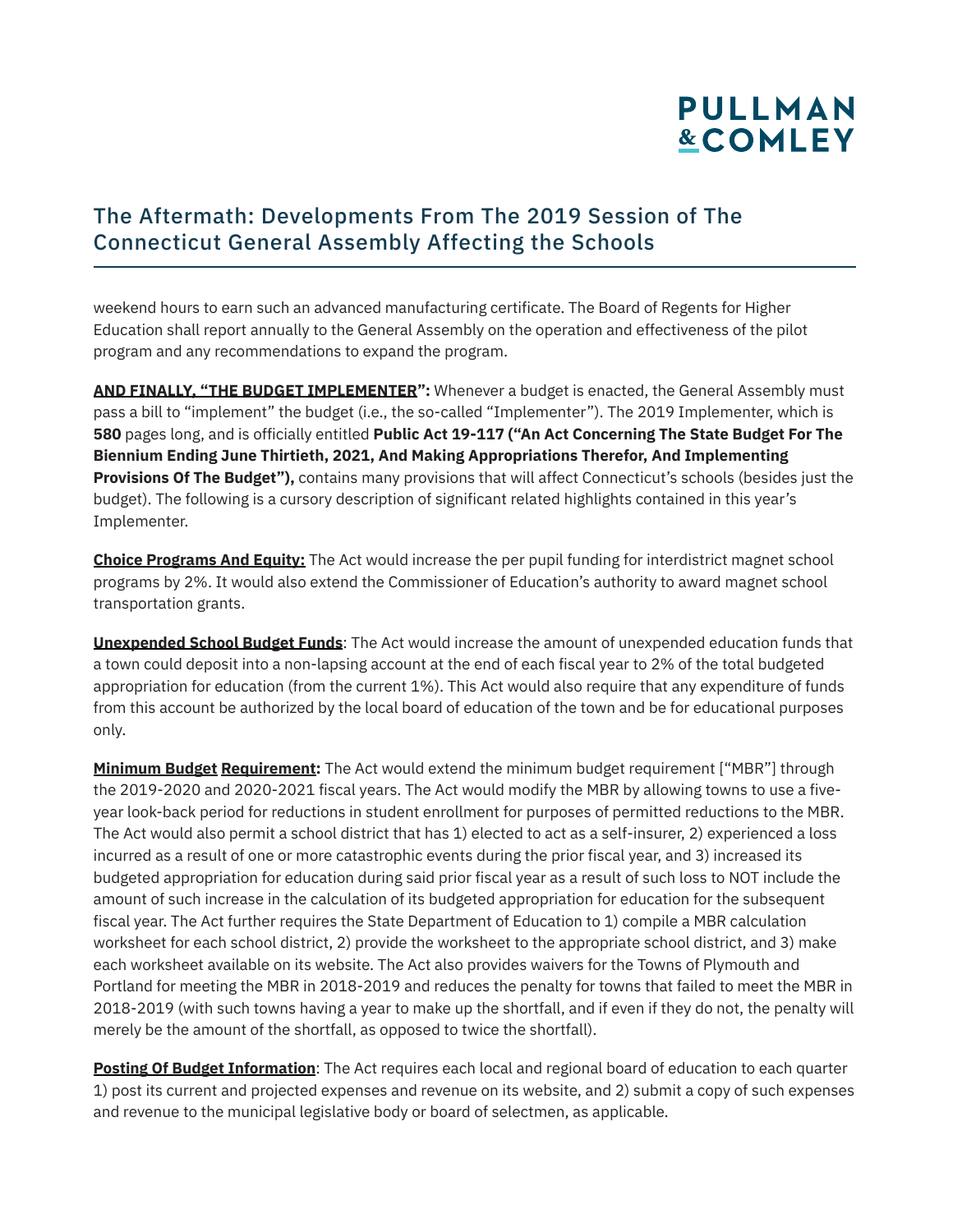#### The Aftermath: Developments From The 2019 Session of The Connecticut General Assembly Affecting the Schools

**Regionalization Task Force:** The Act establishes a 32-member task force to study ways to encourage greater and improved collaboration among the state and municipal governments and regional bodies. Any recommendations from the task force must be optional for municipalities. Among other things, the task force shall exam 1) the functions, activities, or services that municipalities currently perform individually but that the State's Office of Policy and Management might perform more efficiently on behalf of those willing to opt in; 2) the functions, activities or services currently performed by the state or municipalities that may be provided in a more efficient, high-quality, cost-effective, or responsive manner by regional councils of governments, regional educational service centers, or other similar regional bodies; 3) cost savings of government services, including joint purchasing, for municipalities and their respective local or regional school districts; and 4) cost savings through the sharing of government services, including joint purchasing, among municipalities.

**Grants**: The Act would renew numerous education grants provided by statute (e.g., *Sheff* magnet schools, no nexus and excess cost special education grants, vo-ag grants), although it would accelerate the ECS rate adjustment for certain towns. In addition, certain of these grants remain subject to "available appropriations."

**"Dalio Foundation" And Funding**: The Act establishes "The Partnership for Connecticut, Inc." as a nonprofit corporation. The Act requires that the corporation be funded in 2019-2020 with 1) \$20 million from the philanthropic enterprise and (2) upon confirmation of this contribution, \$20 million from the state. The same funding levels will be maintained through the 2023-24 fiscal years. This corporation will be subject to Connecticut statutory provisions governing nonprofit corporations. In an apparent attempt to avoid the Freedom of Information Act, the Act specifies that the corporation must not be construed 1) as a department, institution, public agency, public instrumentality, or political subdivision or 2) to perform any governmental function. The main purposes of this "philanthropic enterprise" are to 1) strengthen public education in Connecticut, 2) support financial inclusion and social entrepreneurship, (2) provide a philanthropic designee of the enterprise, 3) promote upward mobility in the state by connecting at-risk high school-aged youth and young adults to educational and career opportunities; 4) support economic development in under-resourced communities through microfinance and social entrepreneurship, 5) promote and expand on the collaboration between the state and one or more philanthropic or nonprofit entities designated by the enterprise to carry out the bill's purposes; and 6) provide additional resources for the above purposes.

**Technical Education**: This Act would delay by two years the "independence" of the Technical Education and Career System from the State Department of Education.

**Preschool/Early Childhood:** The Act also would require the Office of Early Childhood to conduct a study on enrollment and availability of slots in preschool programs.